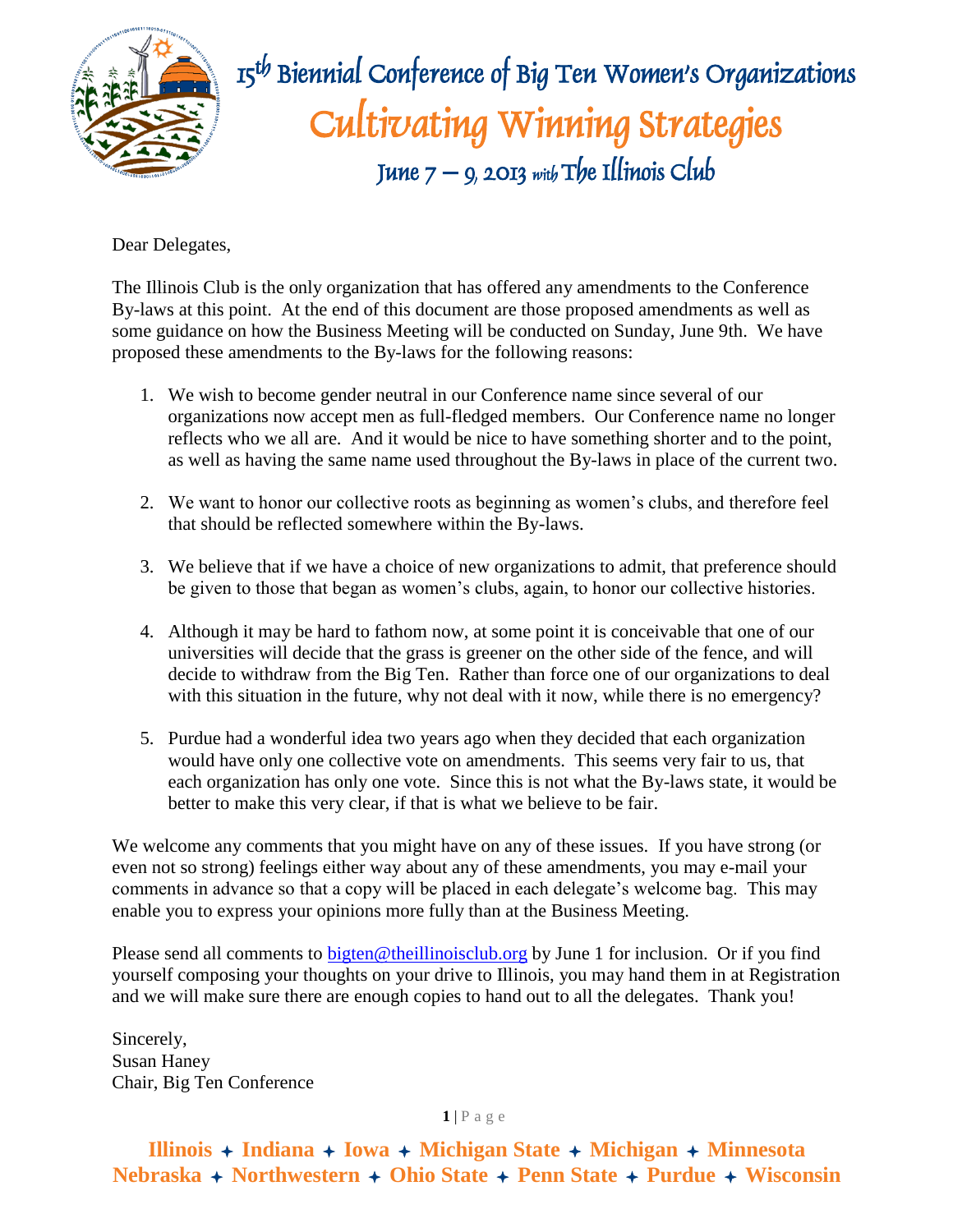

# $\mathbb{R}$   $\mathbb{R}$   $\mathbb{R}$   $\mathbb{R}$   $\mathbb{R}$   $\mathbb{R}$   $\mathbb{R}$  Biennial Conference of Big Ten Women's Organizations Cultivating Winning Strategies June  $7 - 9$ , 2013 with The Illinois Club

The Amendments to the By-laws will be voted upon separately and discussed in this order:

- 1. Under ARTICLE VII: AMENDMENTS, this sentence paragraph shall now read:
	- $\triangleright$  The By-laws may be amended at a business meeting of the Conference by a twothirds vote of the delegations present. Each member organization shall be granted one collective vote on each amendment to the By-laws.
- 2. Under ARTICLE III: MEMBERSHIP, this section will begin with:
	- $\triangleright$  Member organizations began as women's clubs, with some now including men in their membership.
- 3. Under ARTICLE III: MEMBERSHIP, the second paragraph of this section will be:
	- $\triangleright$  New member organizations will be eligible to join the Conference the year that their university officially joins the Big Ten Conference, or at any time thereafter. Preference for membership shall be given to organizations that began as university women's clubs.
- 4. Under ARTICLE III: MEMBERSHIP, the third paragraph of this section will be:
	- $\triangleright$  The respective member organization of a university that withdraws from the Big Ten Conference is no longer eligible to be a member of this Conference.
- 5. ARTICLE I: NAME: The name of this organization shall be The Conference of Big Ten University Organizations.
- 6. Under ARTICLE II: OBJECT, removal of the word "women's."
- 7. Under ARTICLE III: MEMBERSHIP, removal of the word "women's."
- 8. Under POLICIES 2. the last sentence shall now read:
	- $\triangleright$  Copies of the Proceedings shall be mailed to the Presidents of the member organizations in The Conference of Big Ten University Organizations.
- 9. The title of these By-laws shall now read as: THE CONFERENCE OF BIG TEN UNIVERSITY ORGANIZATIONS.

Each of our organizations will be given the opportunity to speak for 2 minutes on these topics at the beginning of the meeting if they so desire. You are not required to do so, but each organization is being offered the opportunity to be heard in person. Remarks will be timed similarly to how Purdue timed remarks so that we can get through everything, and so that each organization has an equal opportunity. If you write out your remarks in advance, you might find that to be helpful to keep yourself within your time limit. We can then also put them into the official Proceedings and minutes of the meeting more easily. Thank you!  $\odot$ 

**2** | P a g e

**Illinois Indiana Iowa Michigan State Michigan Minnesota Nebraska Northwestern Ohio State Penn State Purdue Wisconsin**